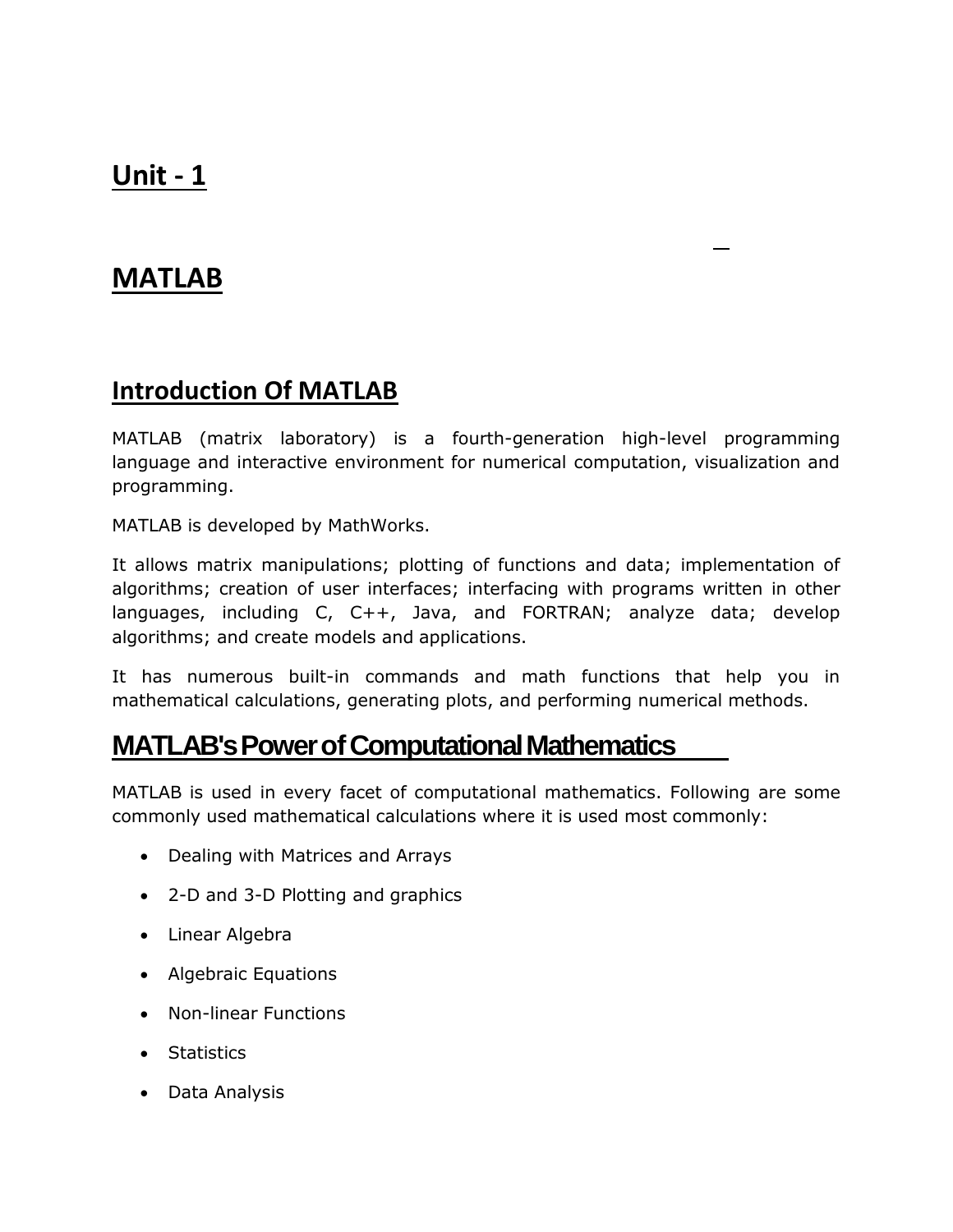- Calculus and Differential Equations
- Numerical Calculations
- Integration
- Transforms
- Curve Fitting
- Various other special functions

# **Features ofMATLAB**

Following are the basic features of MATLAB:

- It is a high-level language for numerical computation, visualization and application development.
- It also provides an interactive environment for iterative exploration, design and problem solving.
- It provides vast library of mathematical functions for linear algebra, statistics, Fourier analysis, filtering, optimization, numerical integration and solving ordinary differential equations.
- It provides built-in graphics for visualizing data and tools for creating custom plots.
- MATLAB's programming interface gives development tools for improving code quality, maintainability, and maximizing performance.
- It provides tools for building applications with custom graphical interfaces.
- It provides functions for integrating MATLAB based algorithms with external applications and languages such as C, Java, .NET and Microsoft Excel.

# **Uses ofMATLAB**

MATLAB is widely used as a computational tool in science and engineering encompassing the fields of physics, chemistry, math and all engineering streams. It is used in a range of applications including: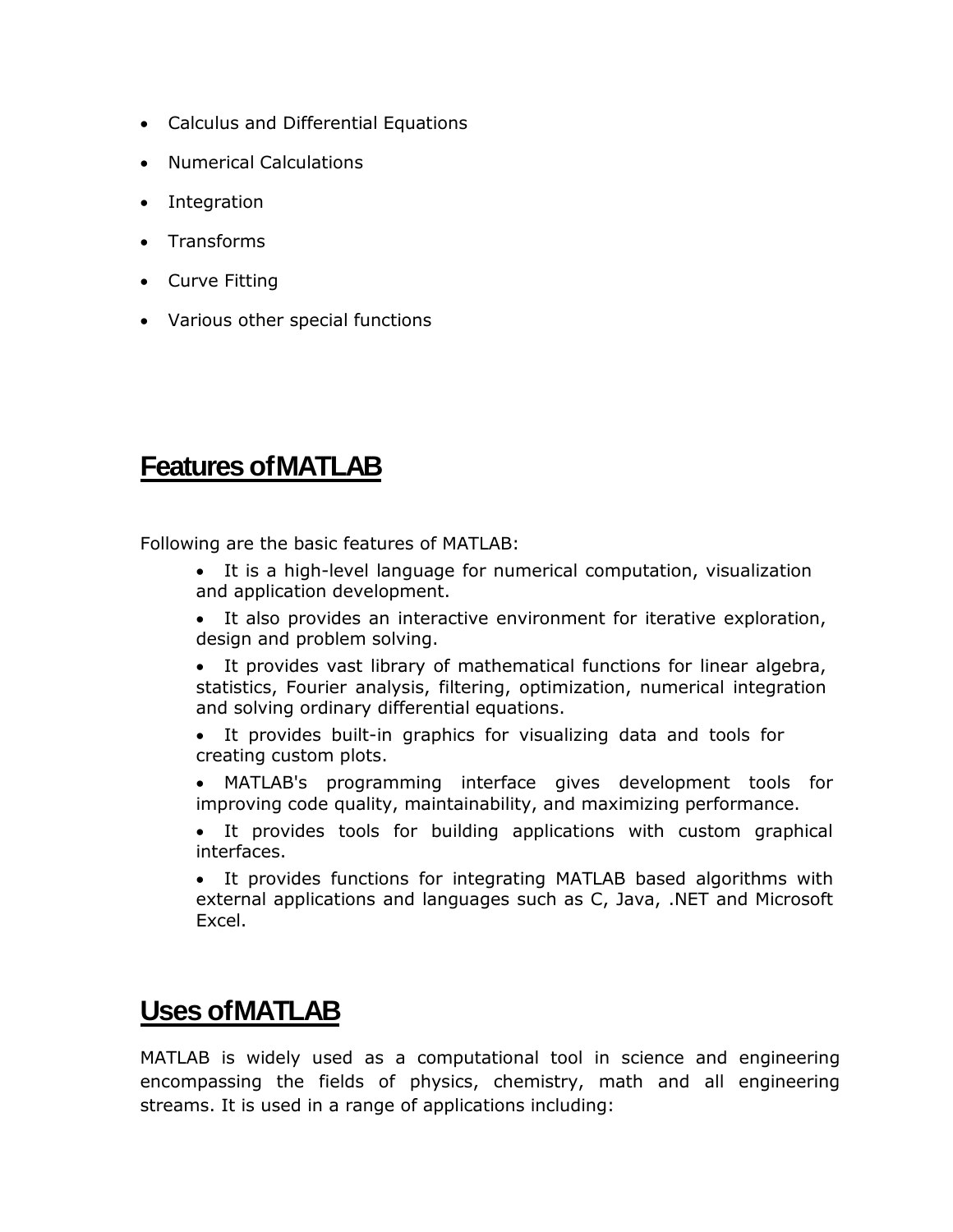- signal processing and Communications
- image and video Processing
- control systems
- test and measurement
- computational finance
- computational biology

# **Input/ Output**

Input / Output is possible in various forms in MATLAB. There are numerous functions for sending data to the Standard output device (monitor) and for reading data from the standard input device (keyboard).

In MATLAB, there are three methods to assign a value to a variable:

Using the assignment  $(=)$  statement

Read the data from a file stored in the system

Take the value as an input from the user

### **Input() Function**

To accept data from the user, one can use input() function.

 $R =$  input('Enter the Radius of the circle: ');

When this statement is executed, the string 'Enter the Radius of the circle: ' is printed on the screen and the system waits for the user to enter a value. The data accepted is stored in the variable R. Notice, the type of the variable R is not specified. R can take any value valid in MATLAB, it can be character, integer, floating point number, string, or even an empty value (if the user presses enter without entering any value).

#### **Menu() Function**

This function is used to give the user an option to select his or her preferred choice from a window. The choice of the user returns a particular scalar value to the program.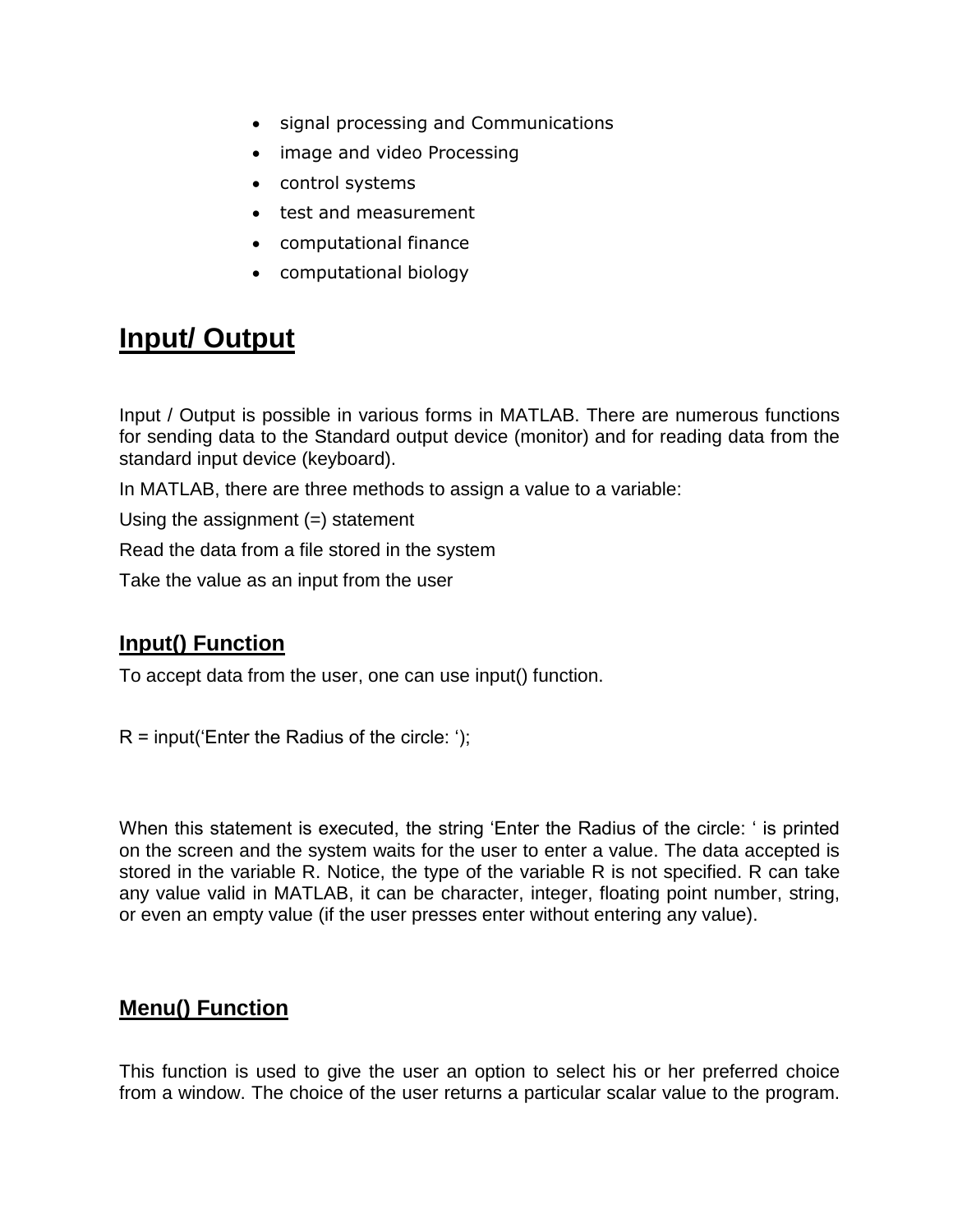To create such a window,

 $X = \text{menu}('Title', 'choice - 1', 'choice - 2', ..., 'choice - n');$ 

Here, the value of the choice made by the user will be stored in the variable x. When executed, this command will create a menu and the user shall be able to enter his or her choice by mouse or by keyboard.

#### **Output functions**

Any non-integer value in MATLAB is displayed up to four digits after decimal point. For example, if we give

 $X = 4$  $Y = 200.0201$ 

The output will be  $-$ 

 $X = 4$  $Y = 200.02$ 

# **Types of graphs**

Matlab can be used to create different types of graphs. Pay careful attention to the coordinate

axes and ranges that you see for each command used.

There are following types of Graphs

2D Graphs

3D Graphs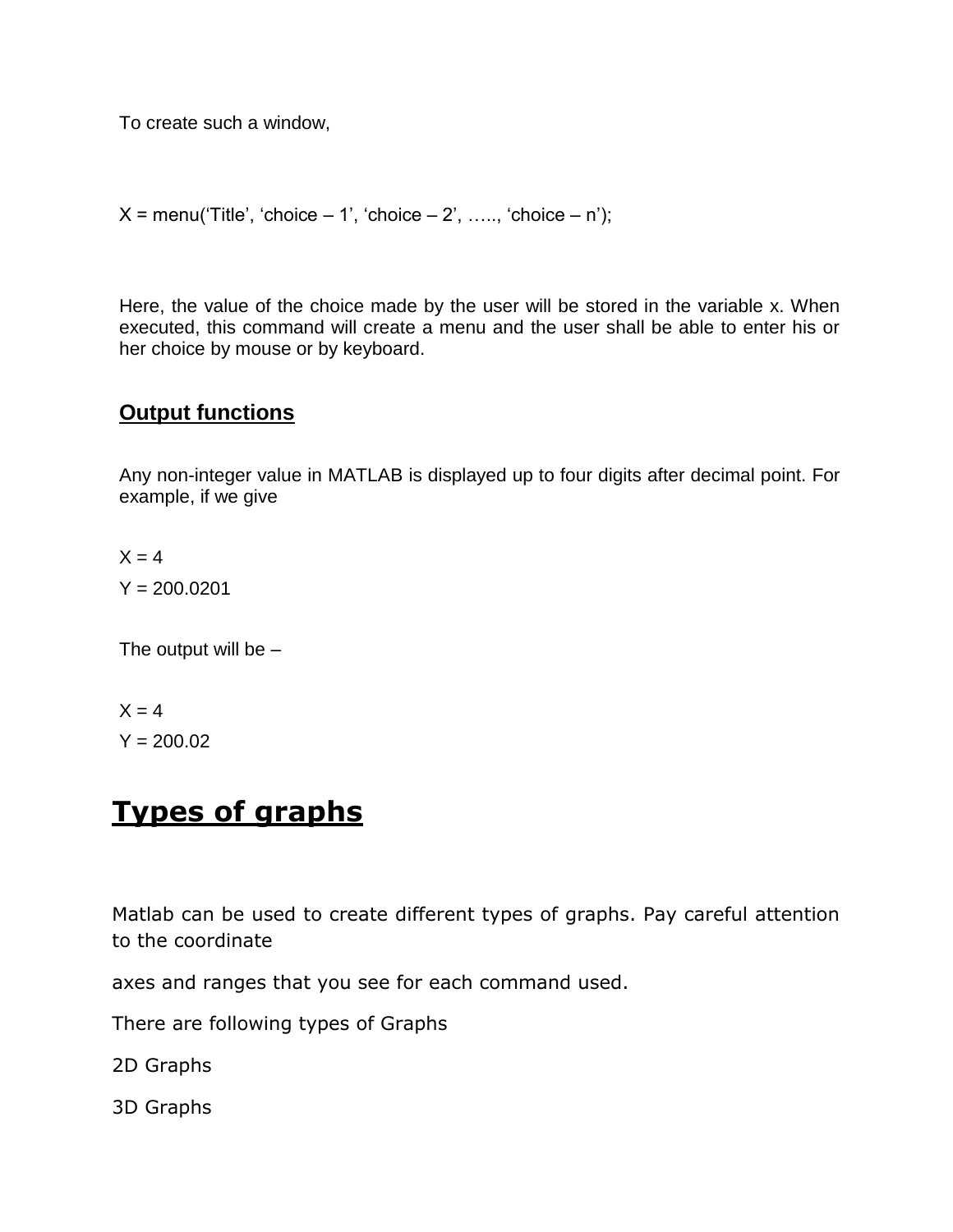# **Array**

All variables of all data types in MATLAB are multidimensional arrays. A vector is

a one-dimensional array and a matrix is a two-dimensional array.

# **Multidimensional Arrays**

An array having more than two dimensions is called a multidimensional array in

MATLAB. Multidimensional arrays in MATLAB are an extension of the normal twodimensional matrix.

Generally to generate a multidimensional array, we first create a two-dimensional

array and extend it.

# **Function**

A function is a group of statements that together perform a task. In MATLAB, functions are defined in separate files. The name of the file and of the function should be the same. Functions operate on variables within their own workspace, which is also called the local workspace, separate from the workspace you access at the MATLAB command prompt which is called the base workspace.

Functions can accept more than one input arguments and may return more than one output arguments

Syntax of a function statement is: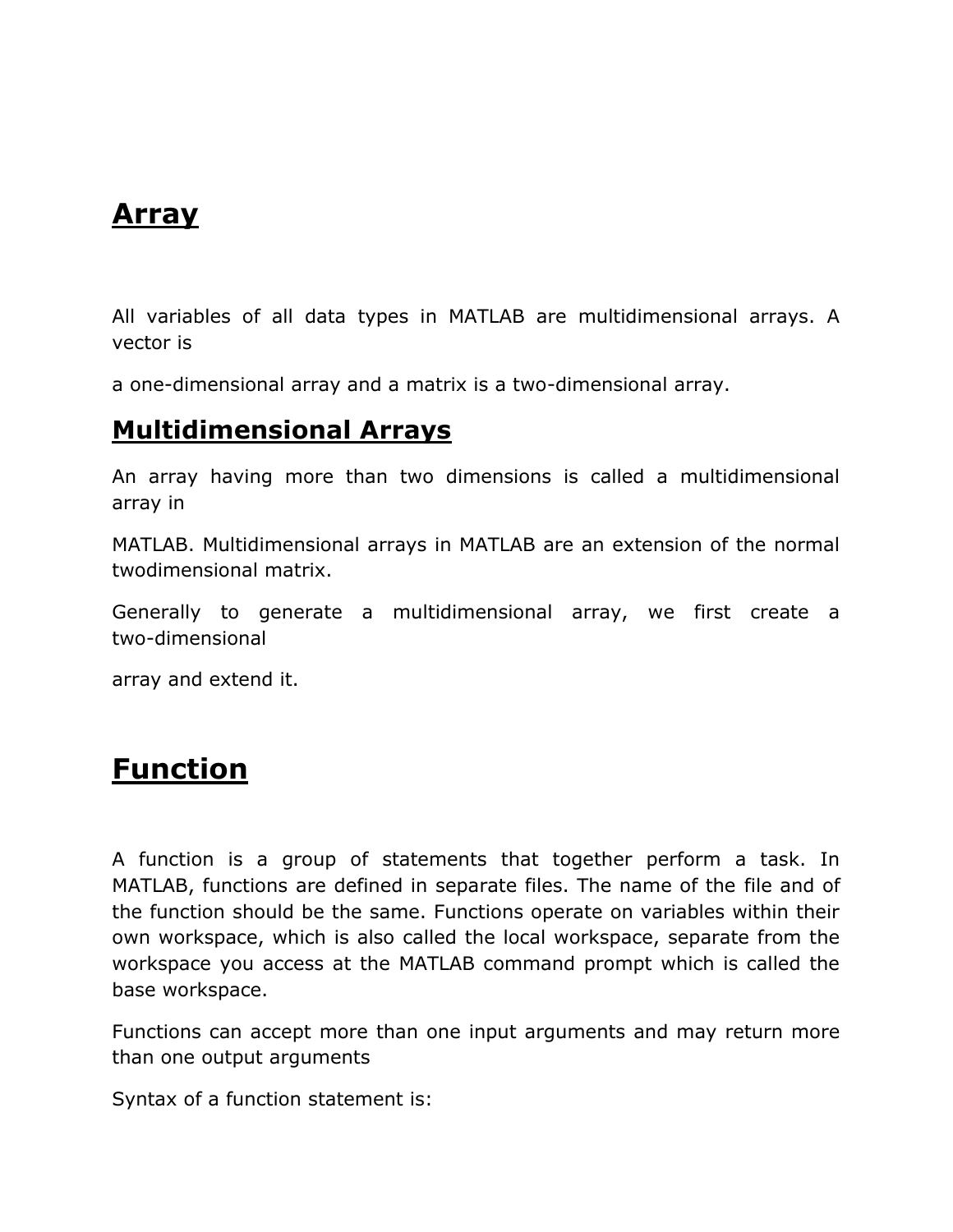function  $\lceil \text{out1}, \text{out2}, \ldots, \text{outN} \rceil = \text{myfun}(\text{in1}, \text{in2}, \text{in3}, \ldots, \text{inN})$ 

### **Anonymous Functions**

An anonymous function is like an inline function in traditional programming languages, defined within a single MATLAB statement. It consists of a single MATLAB expression and any number of input and output arguments. You can define an anonymous function right at the MATLAB command line or within a function or script.

This way you can create simple functions without having to create a file for them.

The syntax for creating an anonymous function from an expression is

 $f = \mathcal{Q}(\text{arglist})$ expression

### **Primary and Sub-Functions**

Any function other than an anonymous function must be defined within a file. Each function file contains a required primary function that appears first and any number of optional sub-functions that comes after the primary function and used by it.

### **Nested Functions**

You can define functions within the body of another function. These are called nested functions. A nested function contains any or all of the components of any other function.

Nested functions are defined within the scope of another function and they share access to the containing function's workspace.

A nested function follows the below syntax:

function  $x = A(p1, p2)$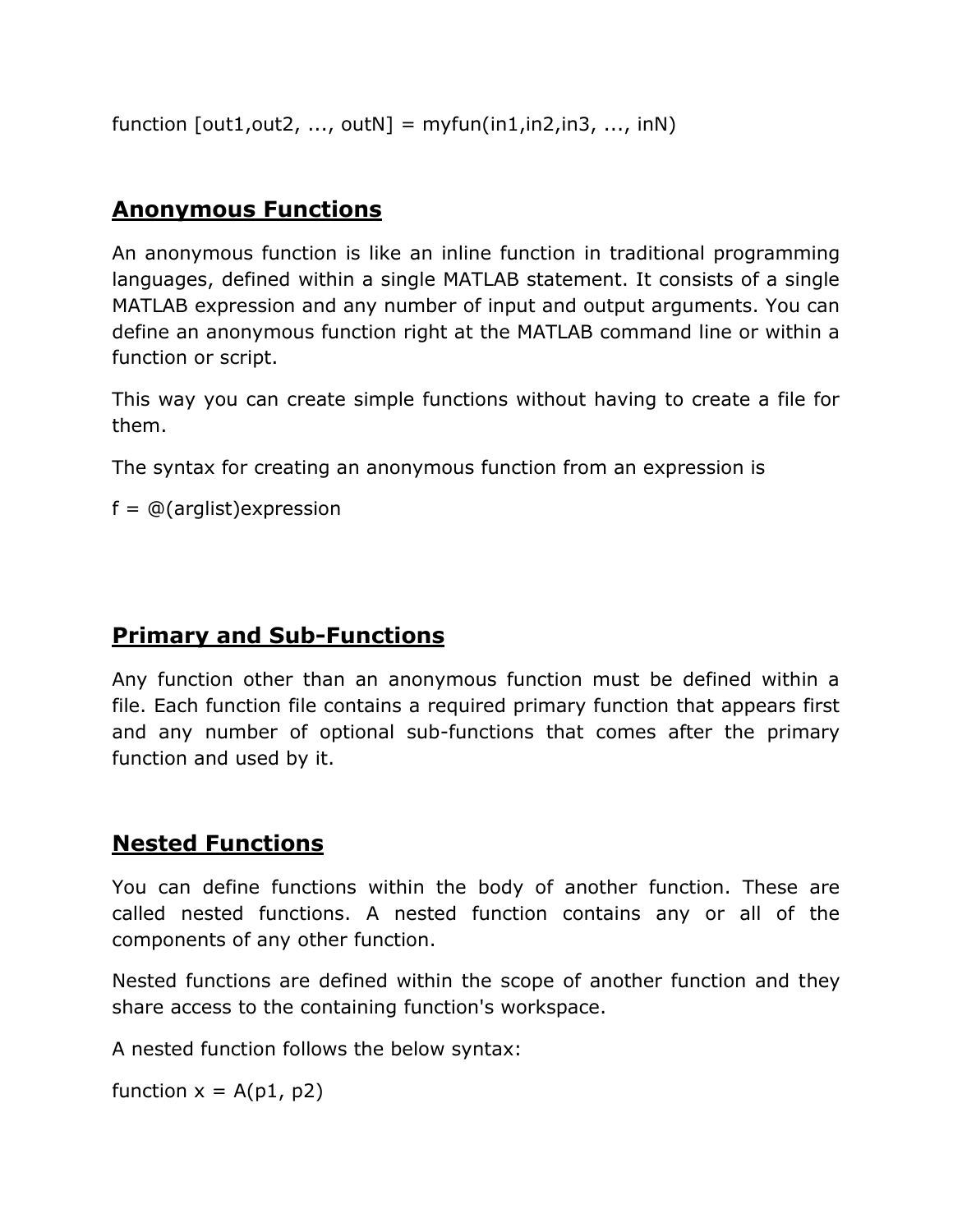```
...
B(p2)function y = B(p3)...
 end
...
end
```
# **Private Functions**

A private function is a primary function that is visible only to a limited group of other functions. If you do not want to expose the implementation of a function(s), you can create them as private functions. Private functions reside in subfolders with the special name private. They are visible only to functions in the parent folder.

# **Loops**

There may be a situation when you need to execute a block of code several number of times. In general, statements are executed sequentially. The first statement in a function is executed first, followed by the second, and so on. Programming languages provide various control structures that allow for more complicated execution paths.

A loop statement allows us to execute a statement or group of statements multiple times.

MATLAB provides following types of loops to handle looping requirements. **Click** 

the following links to check their detail: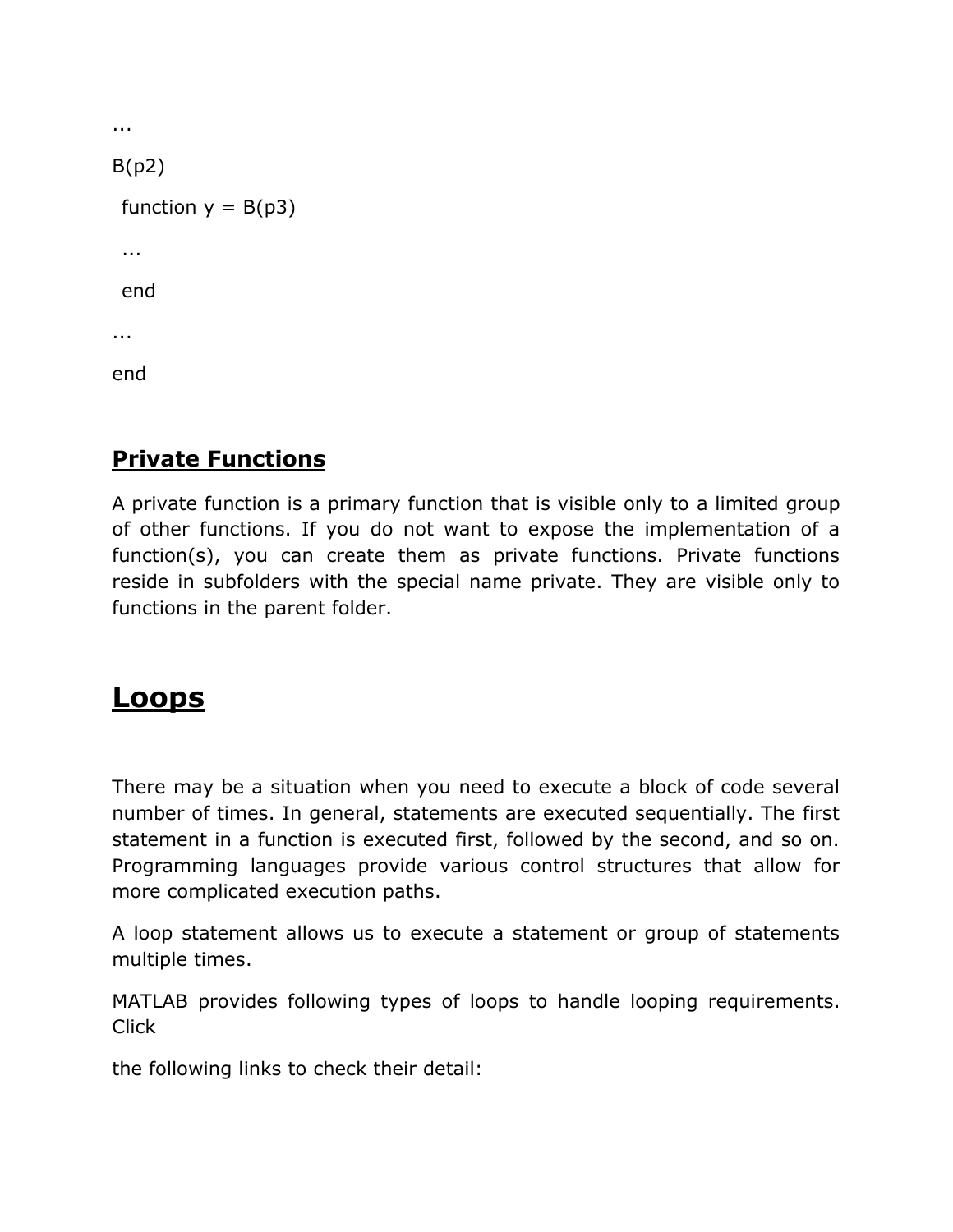| L <u>oop Type</u> | <b>Description</b>                                |
|-------------------|---------------------------------------------------|
| while loop        | Repeats a statement or group of statements while  |
|                   | a given condition is true. It tests the condition |
|                   | before executing the loop body.                   |
| for loop          | Executes a sequence of statements multiple times  |
|                   | and abbreviates the code that manages the loop    |
|                   | variable.                                         |
| nested loops      | You can use one or more loops inside any another  |
|                   | loop.                                             |

### **The while Loop**

The while loop repeatedly executes statements while condition is true.

Syntax

The syntax of a while loop in MATLAB is:

while <expression>

<statements>

end

The while loop repeatedly executes program statement(s) as long as the expression remains true.

### **The for Loop**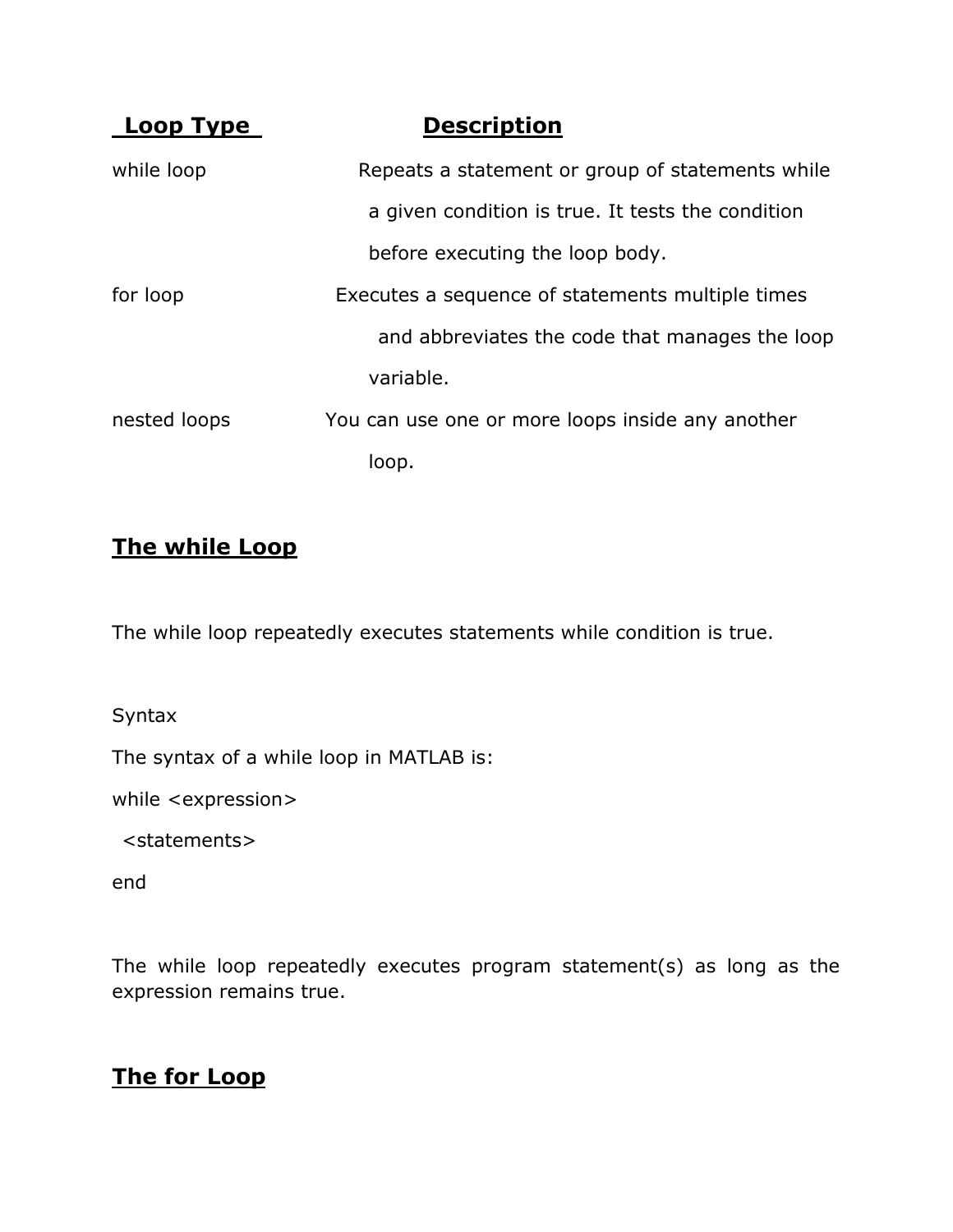A for loop is a repetition control structure that allows you to efficiently write a loop that needs to execute a specific number of times.

Syntax

The syntax of a for loop in MATLAB is:

for index  $=$  values

<program statements>

...

end

### **The Nested Loops**

MATLAB allows to use one loop inside another loop. Following section shows few examples to illustrate the concept.

**Syntax** 

The syntax for a nested for loop statement in MATLAB is as follows:

```
for m = 1:jfor n = 1:k<statements>;
end
```
# **Structures**

Structures are data structures that group together value that are logically related in what are called fields of the structure. An advantage of structure is that field are name which help to make it clear what value are stored in the structure . however, structure variable are not arrays. they do not have elements that are indexed. so it is not possible to loop through the value in a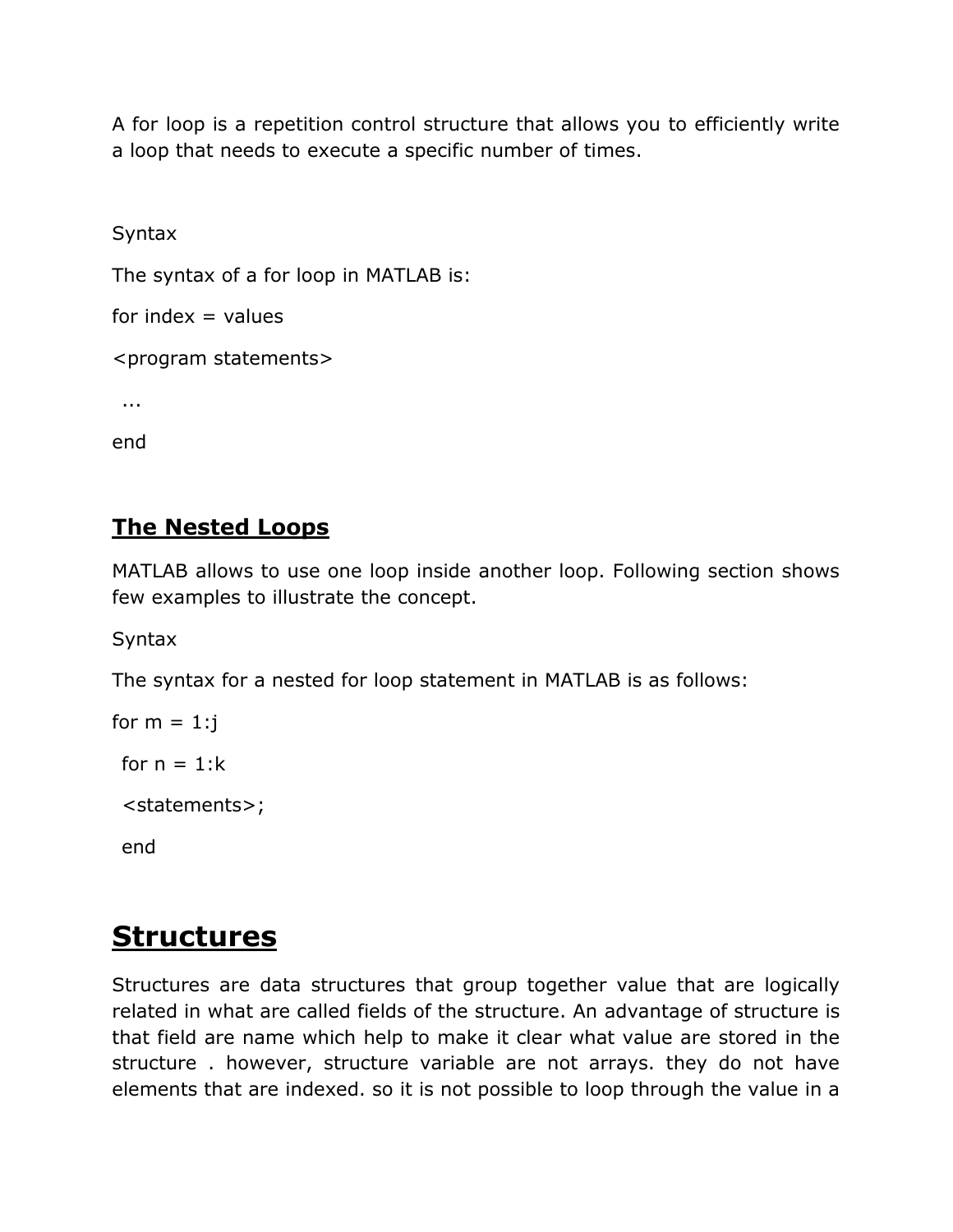structure or to be use vectorized code.

# **Simulink**

Simulink is a simulation and model-based design environment for dynamic and embedded systems, integrated with MATLAB. Simulink, also developed by MathWorks, is a data flow graphical programming language tool for modeling, simulating and analyzing multi-domain dynamic systems. It is basically a graphical block diagramming tool with customizable set of block libraries.It allows you to incorporate MATLAB algorithms into models as well as export the

simulation results into MATLAB for further analysis.

Simulink supports:

- system-level design
- simulation
- automatic code generation
- $\circledcirc$  testing and verification of embedded systems

Simulink is capable of systematic verification and validation of models through modelling style checking, requirements traceability and model coverage analysis. Simulink Design Verifier allows you to identify design errors and to generate test case scenarios for model checking.

#### **Using Simulink**

To open Simulink, type in the MATLAB work space:

*simulink*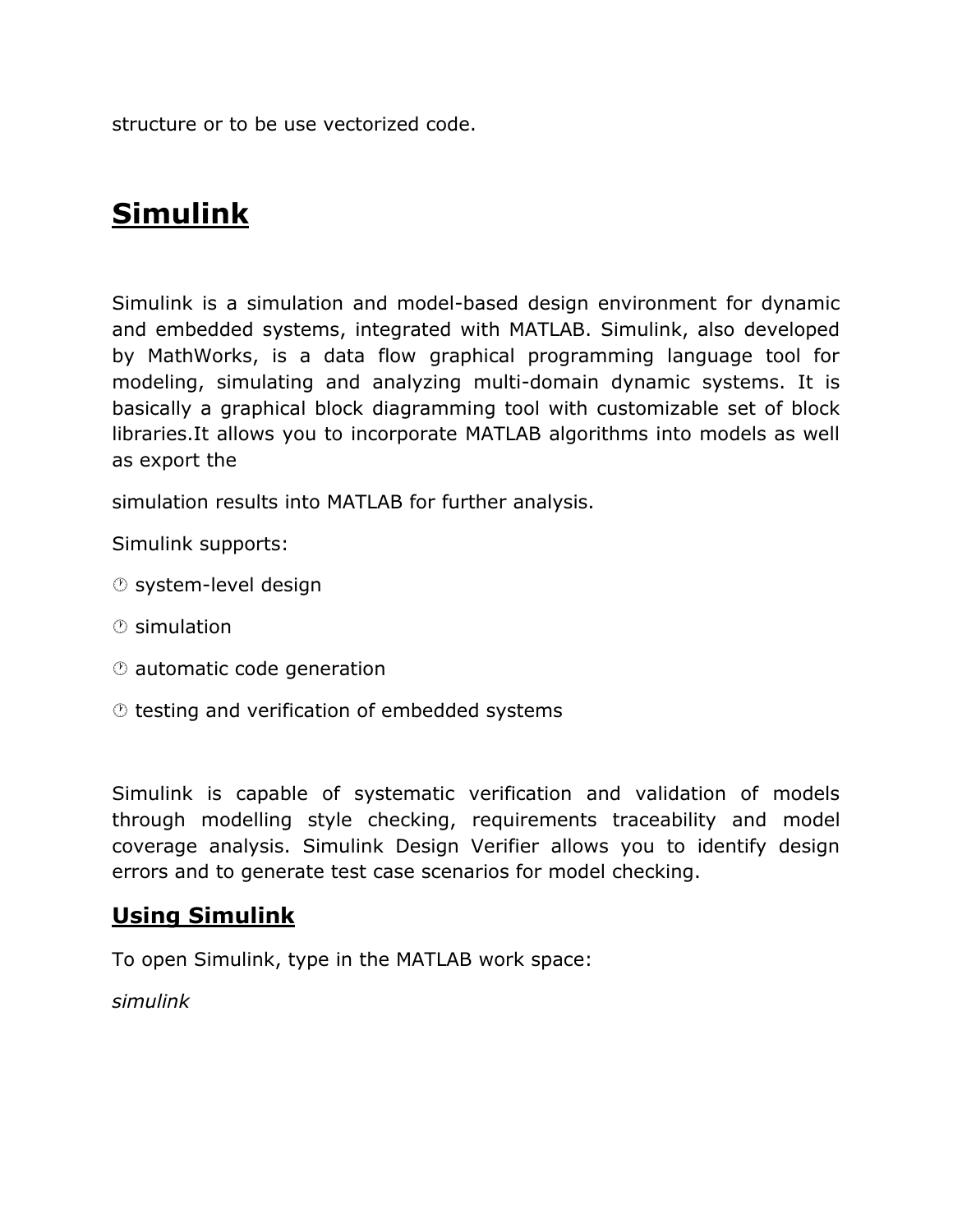# **Unit – 2**

# **LabVIEW**

### **Introduction of LabVIEW :-**

**LabVIEW is developed and produced by National Instruments as an environment used for graphical system design.**

**The name LabVIEW is a shortened form of its description: Laboratory Virtual Instrument Engineering Workbench.**

**LabVIEW is a visual programming language: it is a system-design platform and development environment that was aimed at enabling all forms of system to be developed.**

**LabVIEW was developed by National Instruments as a workbench for controlling test instrumentation. However its applications have spread well beyond just test instrumentation to the whole field of system design and operation.**

### **Creation of VIs**

**You can create custom template VIs to avoid adding the same components to the block diagram or the front panel each time you want to perform a similar operation.**

**Complete the following steps to create a new template based on an existing VI template.**

- **Select File»New to display the [New](https://zone.ni.com/reference/en-XX/help/371361R-01/lvdialog/new_dialog_box/) dialog box.**
- **From the Create New list, select a template VI from the From Template directory similar to the one you want to create.**
- **Click the OK button. The front panel and block diagram of the template VI**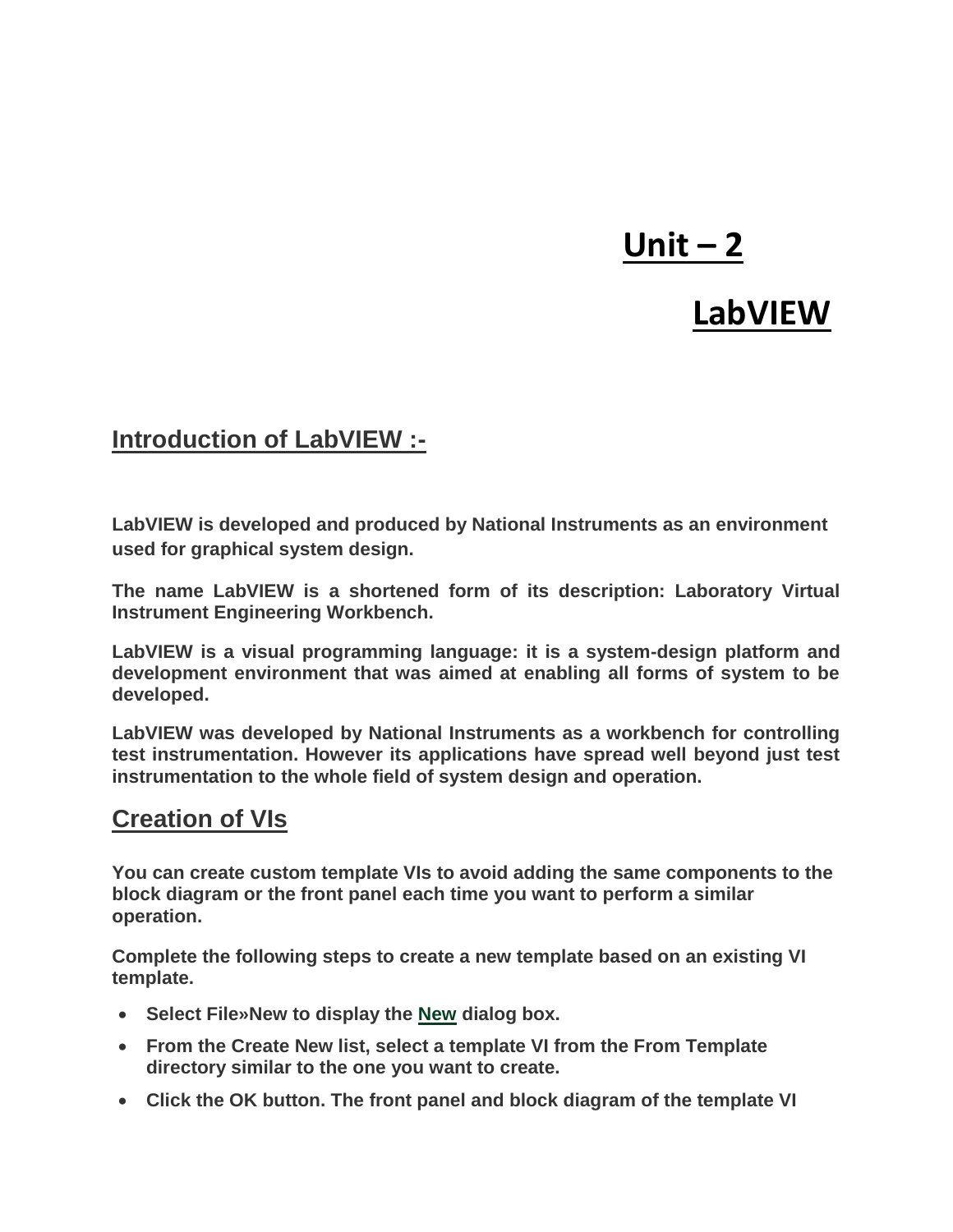**appear.**

**.**

## **Edit the VI.**

- **Save the VI as a template.**
- **Select File»Save As to display a file dialog box.**
- **(Optional) Navigate to the labview\templates directory if you want the template VI to appear in the [New](https://zone.ni.com/reference/en-XX/help/371361R-01/lvdialog/new_dialog_box/) dialog box with the template VIs LabVIEW installs. To set the block diagram preview, save an image of the block diagram as a .png file in the labview\templates directory. Append d to the name of the VI to create the .png filename. For example, if you want to create the block diagram preview of Test.vi, save an image of the block diagram as Testd.png in the labview\templates directory. This block diagram preview and the [VI description](https://zone.ni.com/reference/en-XX/help/371361R-01/lvhowto/creatingediting_vi_desc/) appear in the Description section when the VI template is selected in the Create New list.**
- **(Windows) Select Template VIs from the Save as type pull-down menu. (macOS and Linux) Include the template VI file extension (.vit).**
- **Enter the name of the template VI and click the OK button.**

### **Creation of Sub-Vis**

**A subVI is simply a VI used in (or called by) another VI. A subVI node (comprised of icon/connector in a calling VI block diagram) is analogous to a subroutine call in a main program.**

#### **Creating a SubVI from a VI**

- **Moving to the programming part, create a VI as we have done in 1st tutorial and save it for future use, as we have done in all previous tutorials.**
- **To understand the use of sub VIs, what we have to do is to first design a program (bigger one) which we want to convert into modules or sub VIs. To save our time lets use the VI we have already created in the graphs and charts tutorial. The one in which temperature is converted from Fahrenheit to Celsius scale, as shown in the figure below,**
- **From the top bar, when you click on the edit button a dropdown will appear.**
- **e** elect the area of the code or block diagram from the complete VI that you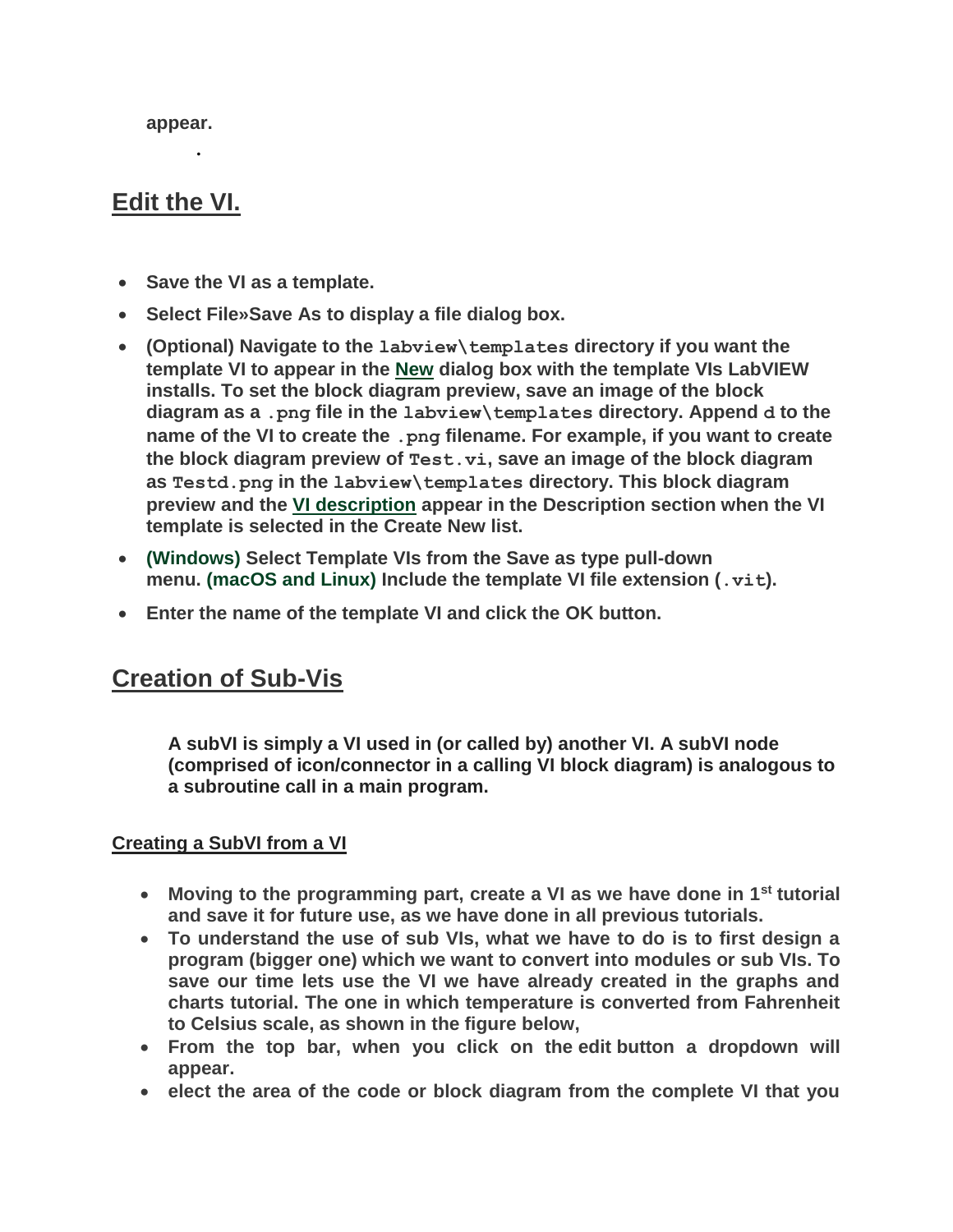**want to put inside the subVI, for reference.**

### **Structure**

**A structure is defined as a graphical representation of a loop ( i.e., a loop is nothing but a set of code blocks that are executed based on the condition match). In reality, structures have control over the execution flow within a Virtual Instrument (VI).**

**Execution structures contain sections of graphical code and control how and when the code inside is run. The most common execution structures are While Loops, For Loops and Case structures which you can use to run the same section of code multiple times or to execute a different section of code based on some condition.**

**There are different types of structures available within LabVIEW. We will discuss the types in detail.**

#### **Where can we find the structure in LabVIEW?**

- **To Access a structure, the developer will have to go through the following steps:**
- **To access Functions, the developer has open the Front Panel.**
- **Click on "View" module in the front panel and select "Functions".**
- **From "functions", select "programming" option and look for "Structure" option.**
- **Clicking on "Structures" will give you in detail options.**

**we will discuss the various structures that are available within LabVIEW. The list is as follows:**

- **While Loop structure**
- **For Loop structure**
- **Sequence structure**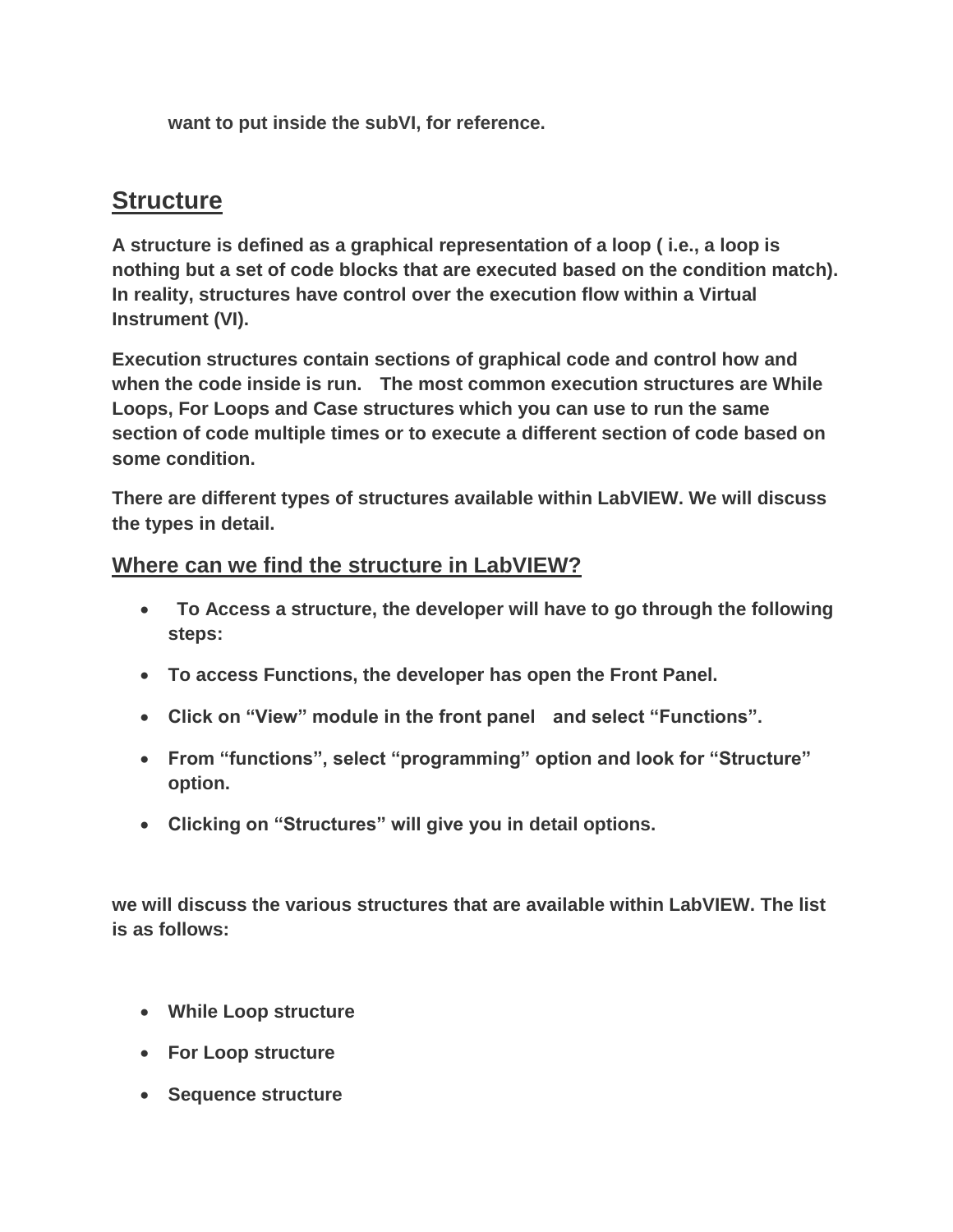- **Flat sequence structure**
- **Stacked sequence structure**
- **Event structure**
- **Timed structure**
- **Diagram disable structure**
- **Conditional disable structure**

## **Array**

**.**

**A group of homogeneous elements of a specific data type is known as an ARRAY, one of the simplest data structures. Arrays hold a sequence of data elements, usually of the same size and same data type placed in contiguous memory locations that can be individually referenced. Hence arrays are essentially a way to store many values under the same name. Individual elements are accessed by their position in the array. The position is given by an index, which is also called a subscript. The index usually uses a consecutive range of integers. Some arrays are multi-dimensional, but generally, one-and two-dimensional arrays are the most common.**

#### **Arrays In Labview**

**In LABVIEW arrays group data elements of the same type. They are analogous to arrays in traditional languages. An array consists of elements and dimensions. Elements are the data that make up an array. A dimension is the length, height or depth of an array. An array can have one or more dimensions and as many as (231) – 1 elements per dimension, memory permitting.**

**You can build arrays of numeric, Boolean, path, string and cluster data types. You cannot create arrays of arrays. However, you can use a multidimensional array or an array of clusters where each cluster contains one or more arrays. Also, you cannot create an array of subpanel controls, tab controls, .NET controls, ActiveX controls, charts or multiplot XY graphs.**

## **Cluster**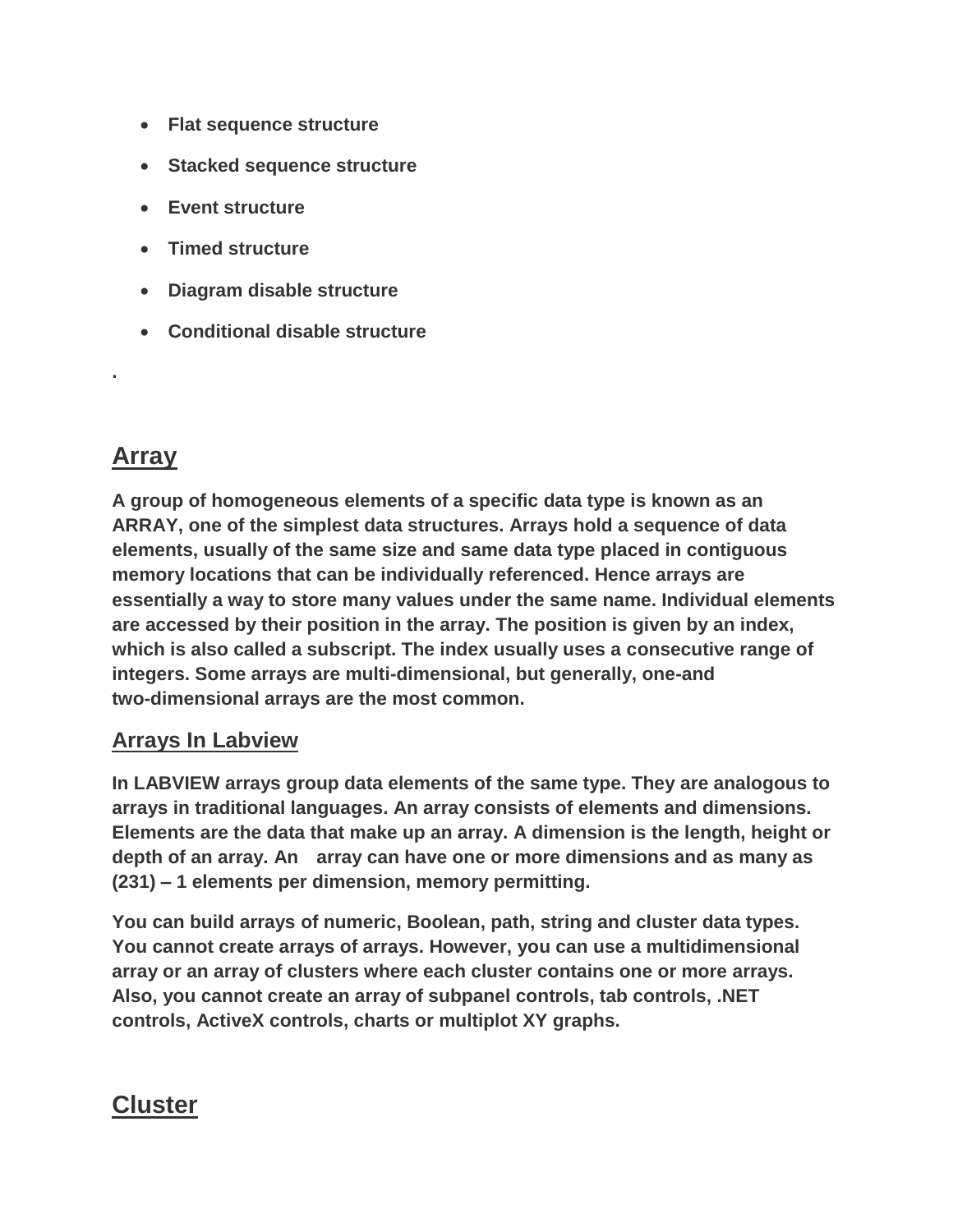**CLUSTERS group data elements of mixed types. An example of a cluster is the LABVIEW error cluster, which combines a Boolean value, a numeric value and a string. A cluster is similar to a record or a struct in text-based programming languages. The below Figure shows the error cluster control and the corresponding terminal created in the BLOCK DIAGRAM. This cluster consists of a Boolean control (status), a numeric control (code) and a string control (source).**

**The main cluster operations are bundle, unbundled, bundle by name and unbundle by name. Use the cluster functions to create and manipulate clusters. For example, you can perform tasks similar to the following:**

- **Extract individual data elements from a cluster.**
- **Add individual data elements to a cluster.**
- **Break a cluster out into its individual data elements.**

**The Bundle function assembles individual components into a single new cluster and allows you to replace elements in an existing order. The Unbundled function splits a cluster into its individual components. When it is required to operate on a few elements and not the entire cluster elements, you use the Bundle By Name function. They are referenced by names rather than by position. The Unbundle By Name function returns the cluster elements whose names are specified.**

# **LabVIEW Graphs and Charts**

**Graphs and charts are one of the most essential tools to represent data, and they are making trends in different aspects. They are widely used in various sectors to convey the information visually and to make sense of data**

**A chart is a graphical representation of data in symbols whereas graphs portray the relationship between different data in less space**

#### **create a graph and chart program in LabVIEW.**

**Step 1: Launch LabVIEW platform. Open-File Menu and click on the 'New' option to build a new Virtual Instrument (VI). A VI has two windows; window comprising the front panel view with inputs and outputs and block diagram which contains the code.**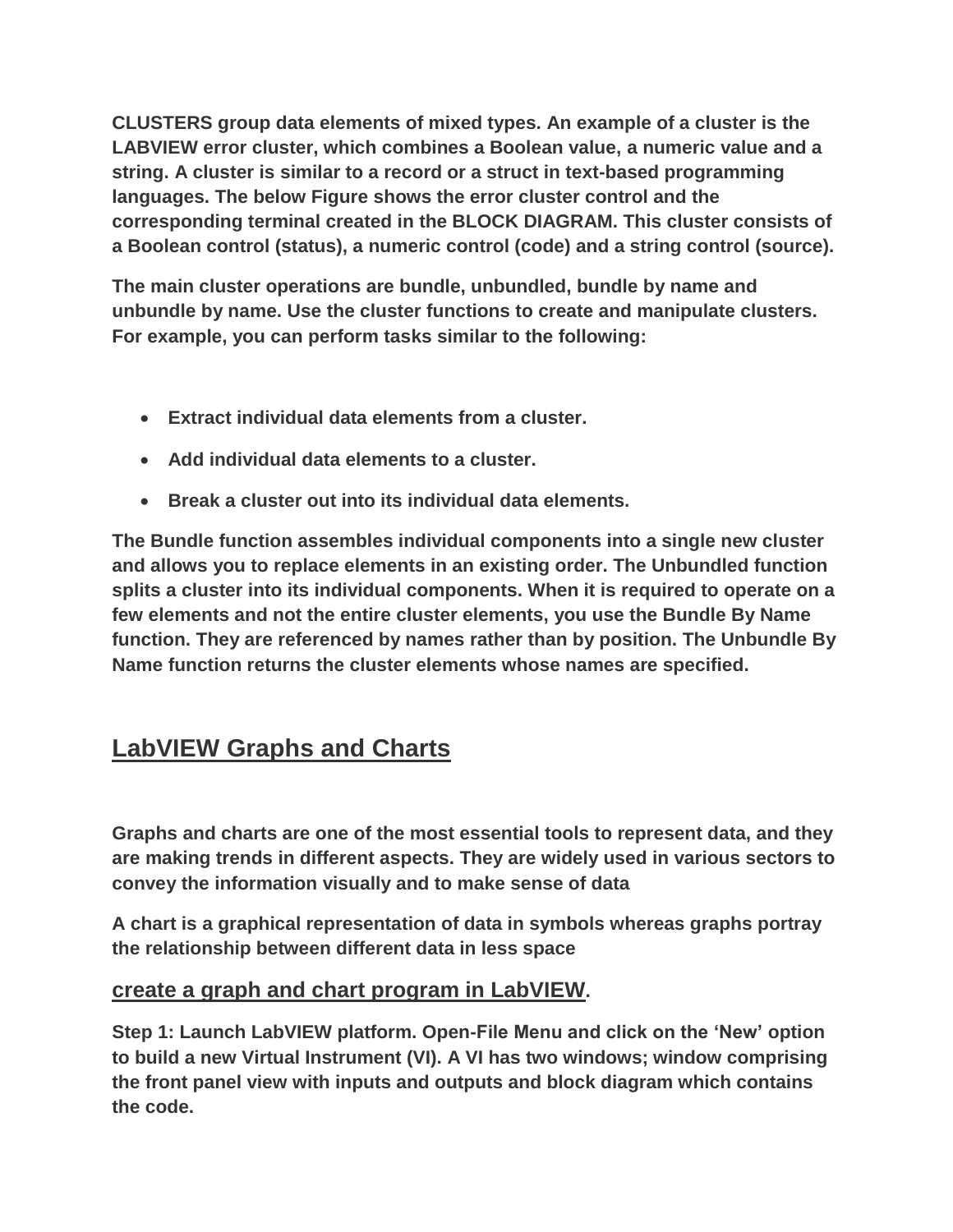**For example, create a program for changing the temperature from Fahrenheit to Celsius and display them as a graph in LabVIEW.** 

**Step 2: Right-click on the front panel - Navigate to Control Palette – Select Numeric type – Click on Vertical Slide Bar as shown in the image.** 

**Step 3: Use the formula Tc=5/9(Tf-32) to convert temperature from Fahrenheit to Celsius Scale. This formula includes various operations in it.**

**So, connect the output of Temperature slider to the upper input of the subtraction block which is present in the function palette in the numeric section and set value 32 to another side of subtraction block.** 

**Step 4: In the same section, select the division block and set numeric constant value 5 at the upper end whereas value 9 at the lower input.** 

**Step 5: In multiplier block, connect the output from subtraction block and division block as shown in the below image. The multiply block gives the output of temperature value in Celsius.**

**Step 6: Right-click on Front Panel – Select numeric from the control palette – Click on Thermometer. Connect thermometer with the output of the multiply block and name them**

**Step 7: Attach a numeric indicator at the temperature at both input temperature and temperature block.**

**Step 8: You can change the scale of fill as follows: Select scale of fill – Right Click on Vertical Slide fill – Select Properties – Select Scale – Set Maximum value as per your need.** 

**Step 9: Click on the Run button or Press (Ctrl+R) to run the program. Now, you have created only the bar graphs.** 

**Step 10: Navigate to charts and graph section in LabVIEW. Select graphs from the control palette and choose Waveform Charts. Join the block diagram of the process with the result of the multiply block. Run the VI continuously and change the value of temperature in the Slide fill to see the change in variation of data in the chart .** 

**Step 11: Move to the graph section and set the data of any type about a period of time to see the graph. Make use of 'for' loop to iterate the value and insert the wait block in it. Connect a wire from output of the multiply block to the edge of 'for' loop. In the control palette portion, select waveform graphs .**